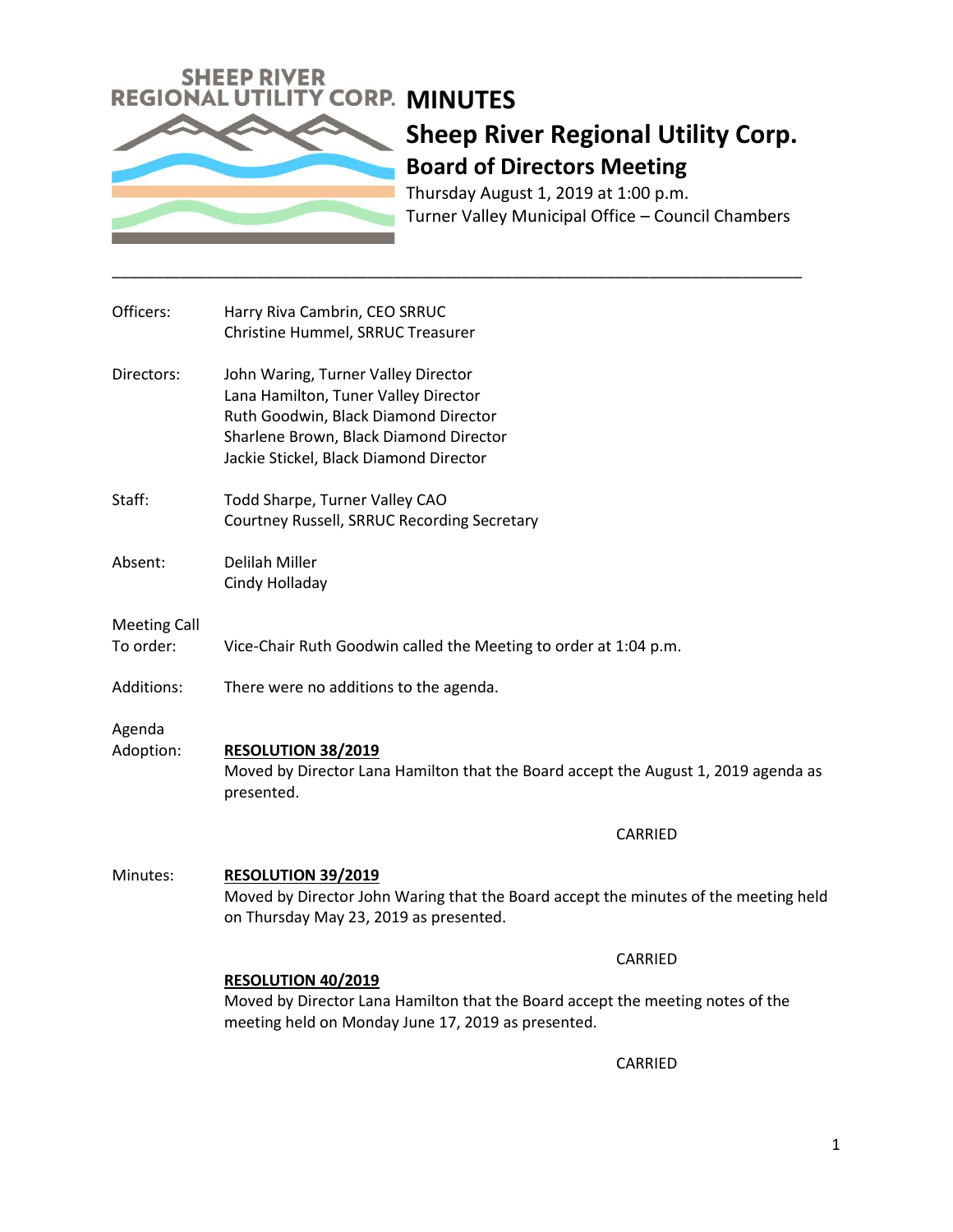

### **Sheep River Regional Utility Corp. Board of Directors Meeting**

Thursday August 1, 2019 at 1:00 p.m. Turner Valley Municipal Office – Council Chambers

| <b>Accounts</b>     |                                                                                       |
|---------------------|---------------------------------------------------------------------------------------|
| Payable:            | <b>RESOLUTION 41/2019</b>                                                             |
|                     | Moved by Director Jackie Stickel that the accounts payable dated June 17, 2019 in the |
|                     | amount of \$58,504.63 and August 1, 2019 in the amount of \$64,961.13 be accepted as  |
|                     | presented.                                                                            |
|                     | <b>CARRIED</b>                                                                        |
| Statement of        |                                                                                       |
| Operating           |                                                                                       |
| Revenues &          |                                                                                       |
| Expenses:           | Christine Hummel discussed.                                                           |
|                     |                                                                                       |
|                     | <b>RESOLUTION 42/2019</b>                                                             |
|                     | Moved by Director Sharlene Brown that the Statement of Operating Revenues and         |
|                     | Expenses dated June 30, 2019 be accepted as presented.                                |
|                     |                                                                                       |
|                     | CARRIED                                                                               |
| Communications      |                                                                                       |
| Update:             |                                                                                       |
|                     | Harry Riva Cambrin discussed.                                                         |
|                     | 1. Nothing new to report.                                                             |
| Monthly Water       |                                                                                       |
|                     | Usage Reports: Dated May 31, 2019 & June 30, 2019 discussed.                          |
|                     |                                                                                       |
| <b>AEP Renewals</b> |                                                                                       |
| Update:             | Harry Riva Cambrin discussed AEP Approvals.                                           |
|                     |                                                                                       |
|                     | 1. Waiting for renewal of approval. AEP could extend renewal for one year, public     |
|                     | notification wouldn't be needed.                                                      |
|                     | Once one year extension is approved we can continue to work on 10 year renewal<br>2.  |
|                     |                                                                                       |
|                     | approval.                                                                             |
| Westend             |                                                                                       |
|                     |                                                                                       |
| Governance          |                                                                                       |
| Study:              | Sharlene Brown discussed.                                                             |
|                     | July 12/19 kick off meeting. Chair is Gary Raab.<br>1.                                |
|                     |                                                                                       |
|                     | Terms of Reference (TOR) reviewed. Next meeting in October.<br>2.                     |